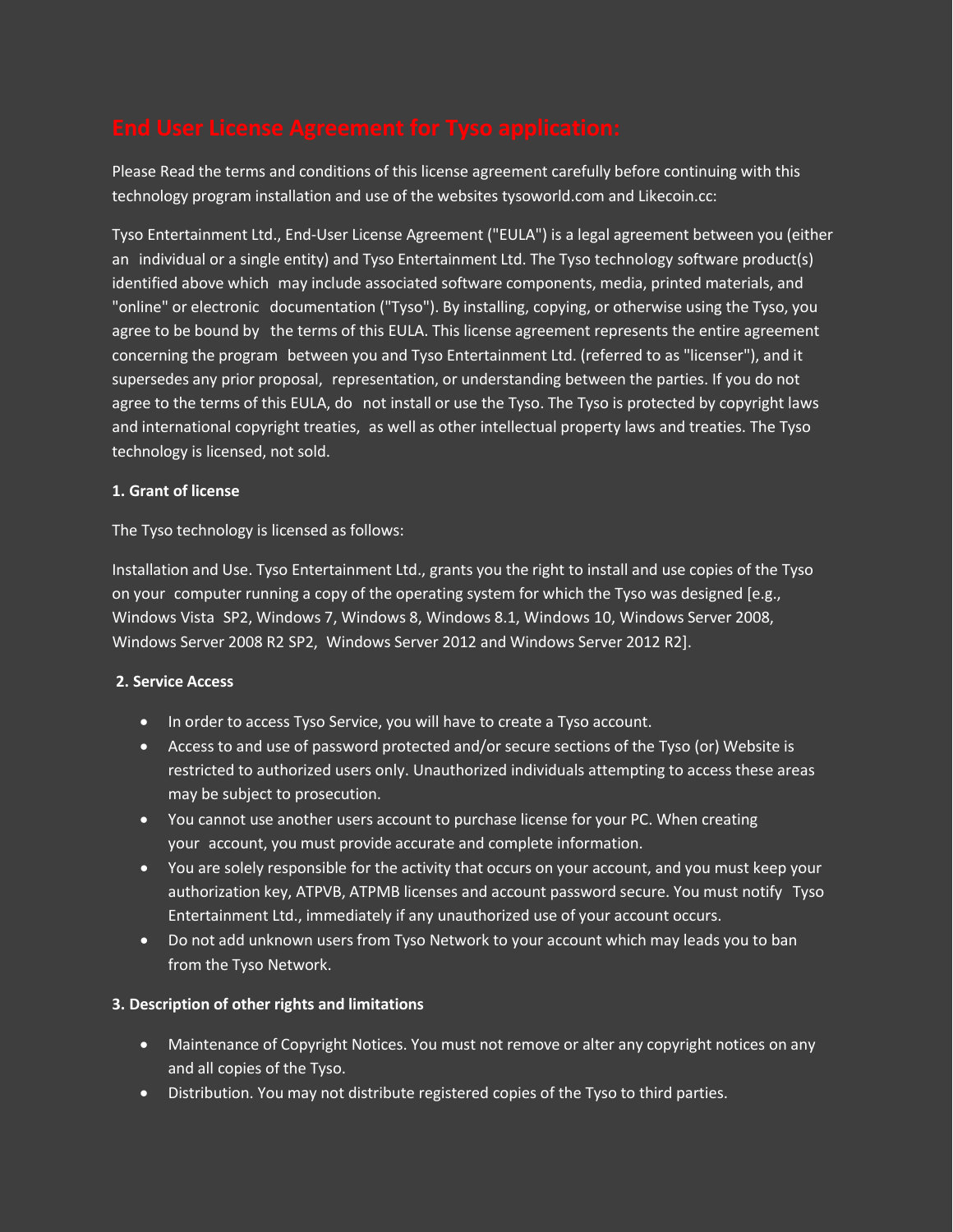- Prohibition on Reverse Engineering, Decompile, and Disassembly. You may not reverse engineer, decompile, or disassemble the Tyso, except and only to the extent that such activity is expressly permitted by applicable law notwithstanding this limitation.
- You are not allowed to use any of the Tyso DLL libraries, COM components, Audio and video codecs for your personal, non-commercial and commercial applications.
- Content Access.

A. You agree not to access Content through any technology or means other than the video player of the Tyso.

B. You shall not download any Content unless you see a "Download File" or similar option displayed on the Tyso for that Content. You shall not copy, reproduce, distribute, transmit, broadcast, display, sell, license, or otherwise exploit any Content for any other purposes without the prior written consent of Tyso Entertainment Ltd., or the respective licensors of the Content.

- Rental. You may not rent, lease, or lend the Tyso.
- Support Services. Tyso Entertainment Ltd., may provide you with support services related to the Tyso ("Support Services"). Any supplemental software code provided to you as part of the Support Services shall be considered part of the Tyso and subject to the terms and conditions of this EULA.
- Compliance with Applicable Laws. You must comply with all applicable laws regarding use of the Tyso.
- Service Discontinue. Tyso Entertainment Ltd., reserves the right to discontinue any aspect of the Service at any time.

# **4. Tyso Service**

- The Tyso is a desktop based private entertainment and social network. Tyso is operated by Tyso Entertainment Ltd., and provides on-demand videos, live Streaming service, image sharing, document sharing, broadcast videos and music.
- The Tyso may contain 3rd party websites under Private Area and Public Pages that are not owned or controlled by Tyso Entertainment Ltd. Tyso Entertainment Ltd., has no control over, and assumes no responsibility for, the content, privacy policies, or practices of any 3rd party websites. In addition, Tyso Entertainment Ltd., will not and cannot censor or edit the content of any 3rd party site.

# **5. Content and Conduct**

- You may submit Content to the Tyso network, including videos, music, images, documents and comments. You understand that Tyso Entertainment Ltd., does not guarantee any confidentiality with respect to any Content you submit.
- You shall be solely responsible for your own Content and the consequences of submitting and publishing your Content on the Tyso. You affirm, represent, and warrant that you own or have the necessary licenses, rights, consents, and permissions to publish Content you submit then send the license to Tyso Entertainment Ltd., all patent, trademark, trade secret, copyright or other proprietary rights in and to such Content for publication on the Service pursuant to these TOS.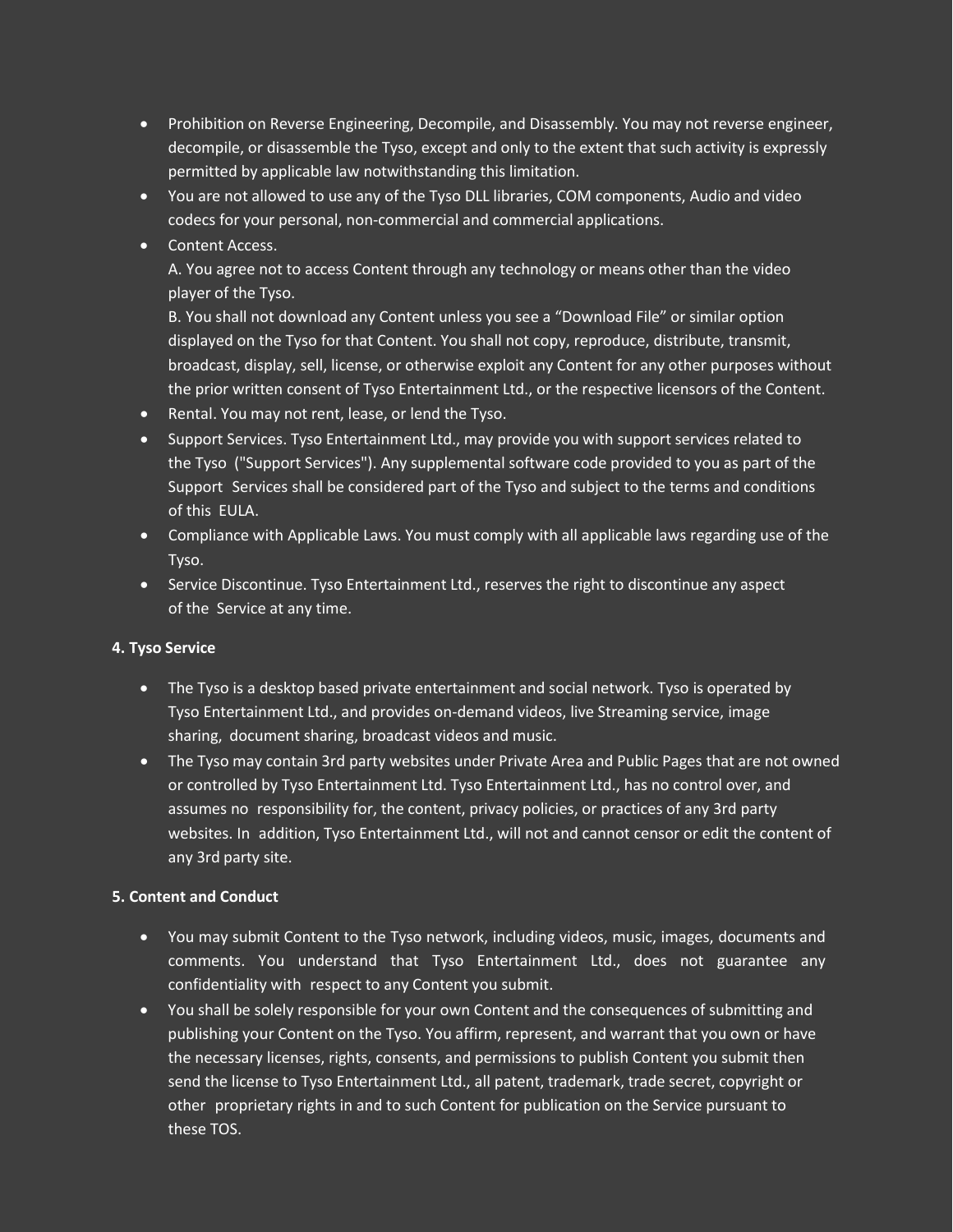- For understanding, you retain all of your ownership rights in your Content. However, by submitting Content to Tyso, you hereby grant each user of the Tyso a non-exclusive license to access your Content through the Service.
- You agree that Content you submit to Tyso will not contain 3rd party copyrighted material, or material that is subject to other 3rd party proprietary rights, unless you have permission from the rightful owner of the material or you are otherwise legally entitled to post the material and to grant Tyso Entertainment Ltd., all of the license rights granted herein.
- You agree that you will not submit to Tyso any Content or other material that is pornography or sexually explicit content, animal abuse, drug abuse, under-age drinking and smoking, or bomb making, someone being physically hurt, attacked, or humiliated, videos of accidents, dead bodies, predatory behavior, stalking, threats, harassment, intimidation, invading privacy, revealing other people's personal information, and inciting others to commit violent acts.
- Tyso Entertainment Ltd., does not permit copyright infringing activities and infringement of intellectual property rights on the Tyso, and Tyso Entertainment Ltd., will remove all Content if properly notified that such Content infringes on another's intellectual property rights. Tyso Entertainment Ltd., reserves the right to remove Content without prior notice to user.

### **6. Termination**

- Tyso Entertainment Ltd., will terminate a user's access to Tyso if, under appropriate circumstances, the user is determined to be a repeat infringer. In such event, you must destroy all copies of the Tyso in your possession.
- Tyso Entertainment Ltd., reserves the right to decide whether Content violates these Terms of Service for reasons other than copyright infringement such as pornography, obscenity. Tyso Entertainment Ltd., may at any time, without prior notice and in its sole discretion, remove such Content and/or terminate a user's account for submitting such material in violation of these Terms of Service.

# **7. Digital Millennium Copyright Act**

Tyso Entertainment Ltd., respects the intellectual property of others, and we ask Tyso users to do the same. Ensure that the materials you upload to the Tyso do not infringe any 3rd party copyright.

# **DMCA Notice to Remove Copyrighted Content**

If you are a copyright owner or an agent thereof and believe that any Content infringes upon your copyrights, please provide us with a written notice containing the following information:

- A physical or electronic signature of a person authorized to act on behalf of the owner of an exclusive right that is allegedly infringed.
- A description of the copyrighted work that you claim has been infringed.
- A description of where on the Tyso the material that you claim is infringing may be found, sufficient to permit the Tyso Entertainment Ltd., to locate the material.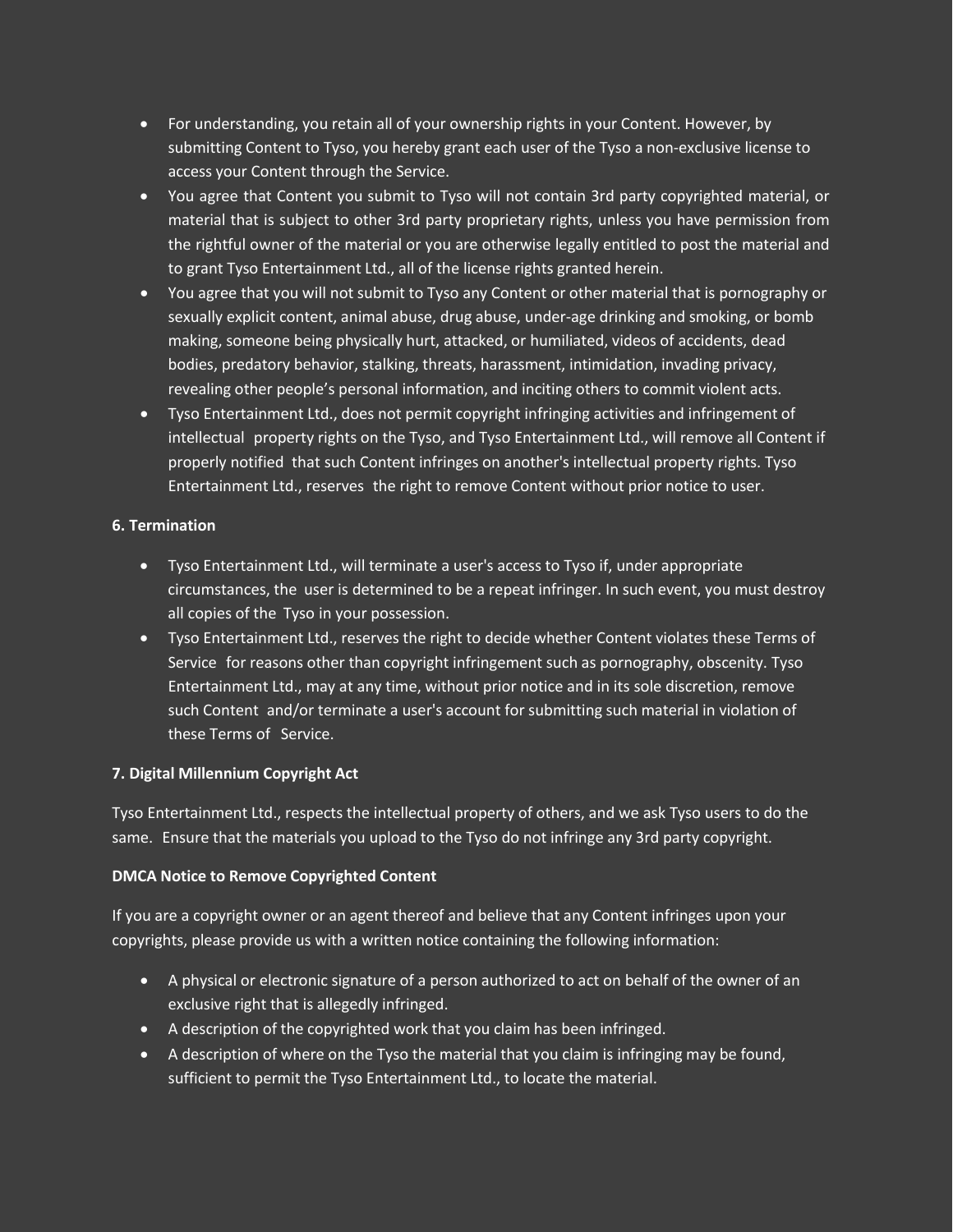- Information reasonably sufficient to permit the Tyso Entertainment Ltd., to contact you, such as an address, telephone number, and, if available, an e-mail.
- A statement that you have a good faith belief that use of the material in the manner complained of is not authorized by the copyright owner, its agent, or the law.
- A statement that the information in the notification is accurate, and under penalty of perjury, that you are authorized to act on behalf of the owner of an exclusive right that is allegedly infringed.

#### Submit this information to:

### **DMCA Counter-Notice to Restore Removed Content**

If you believe that your Content that was removed (or to which access was disabled) is not infringing, or that you have the authorization from the copyright owner, the copyright owner's agent, or pursuant to the law, to post and use the material in your Content, please provide Tyso Entertainment Ltd., with a written counter-notification containing the following information:

- Your physical or electronic signature.
- Your name, address, telephone number, and e-mail address.
- Identification of the Content that has been removed or to which access has been disabled and the location at which the Content appeared before it was removed or disabled.
- A statement that you have a good faith belief that the Content was removed or disabled as a result of mistake or a misidentification of the Content.
- A statement that you consent to the jurisdiction of the Federal District Court for the judicial district in which your address is located, or if your address is outside of the United States, any judicial district in which Tyso Entertainment Ltd., may be found, and that you will accept service of process from the person who filed the original DMCA notice or an agent of that person.

Submit this information to:

If a counter-notice is received by the Tyso Legal Dept., Tyso Entertainment Ltd., may send a copy of the counter-notice to the original complaining party informing that person that it may replace the removed Content or cease disabling it in 10 working days. Unless the copyright owner files an action seeking a court order against the Content provider, member or user, the removed Content may be replaced, or access to it restored, in 10 to 15 working days or more after receipt of the counter-notice, at Tyso Entertainment Ltd.'s sole discretion.

# **Important**

In filing a DMCA notice or counter-notification, please make sure that you have complied with all of the above requirements. If we request additional information necessary to make your DMCA notice or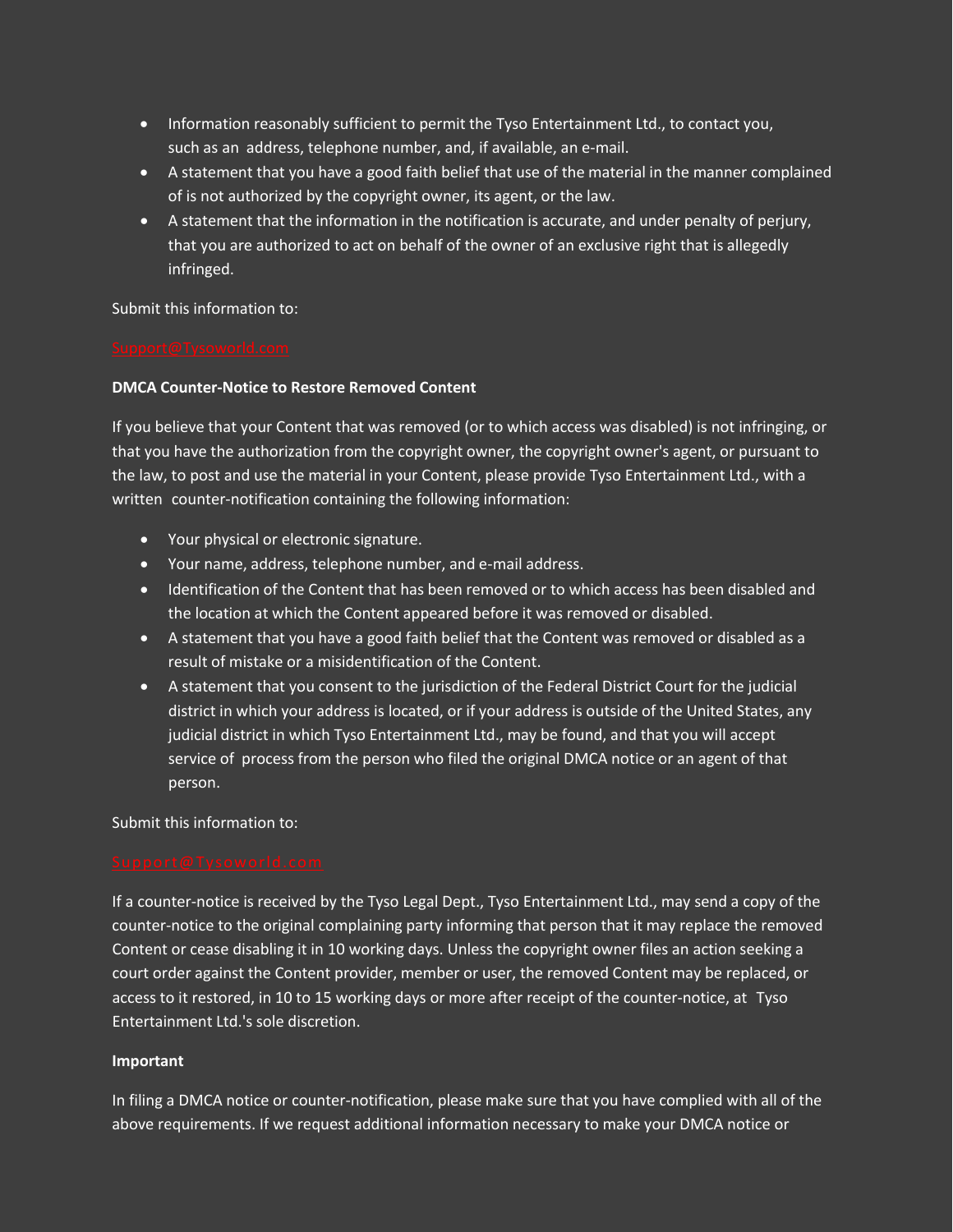counter-notification complete, please provide that information promptly. If you fail to comply with all of these requirements, your DMCA notice or counter-notification may not be processed further.

# In addition, please make sure that all of the information you provide is accurate. **UNDER SECTION 512(f) OF THE COPYRIGHT ACT, 17 U.S.C. § 512(f), ANY PERSON WHO KNOWINGLY MATERIALLY MISREPRESENTS THAT MATERIAL OR ACTIVITY IS INFRINGING OR WAS REMOVED OR DISABLED BY MISTAKE OR MISIDENTIFICATION MAY BE SUBJECT TO LIABILITY.**

Tyso Entertainment Ltd., may disclose any communications concerning DMCA notices or other intellectual property complaints with  $3<sup>rd</sup>$  parties, including the users who have posted the allegedly infringing material.

If you have questions about the legal requirements of a DMCA notice, please contact an attorney or see Section 512(c)(3) of the U.S. Copyright Act, 17 U.S.C. § 512(c)(3), for more information. If you have questions about the legal requirements of a DMCA counter-notification, please contact an attorney or see Section 512(g)(3) of the U.S. Copyright Act, 17 U.S.C. § 512(g)(3), for more information.

# **8. No Warranties**

Tyso Entertainment Ltd., reserves the right to modify the Tyso. You are responsible for providing your own access (e.g., computer, Internet connection, etc.) to the Tyso. Tyso Entertainment Ltd., has no obligation to screen or monitor any content and does not guarantee that any content available on the Tyso complies with this Agreement or is suitable for all users.

The Tyso is provided 'As Is' without any express or implied warranty of any kind, including but not limited to any warranties of merchantability, non-infringement, or fitness of a particular purpose. You therefore use the Tyso at your own risk. Tyso Entertainment Ltd., does not warrant or assume responsibility for the accuracy or completeness of any information, text, graphics, links or other items contained within the Tyso. Tyso Entertainment Ltd., makes no warranties respecting any harm that may be caused by the transmission of a computer virus, worm, time bomb, logic bomb, or other such computer program.

Tyso Entertainment Ltd., further expressly disclaims any warranty or representation to Authorized Users or to any 3rd party.

Tyso Entertainment Ltd., makes no representations or warranties:

- That the Tyso will be uninterrupted or error-free;
- Concerning any content submitted by any member;
- Concerning any 3rd party's use of content that you submit;
- That any content you submit will be made available on the Tyso or will be stored by Tyso Entertainment Ltd., or
- That the Tyso will meet your business or professional needs;
- That Tyso Entertainment Ltd., will continue to support any particular feature of the Tyso.

# **9. Limitation of liability**